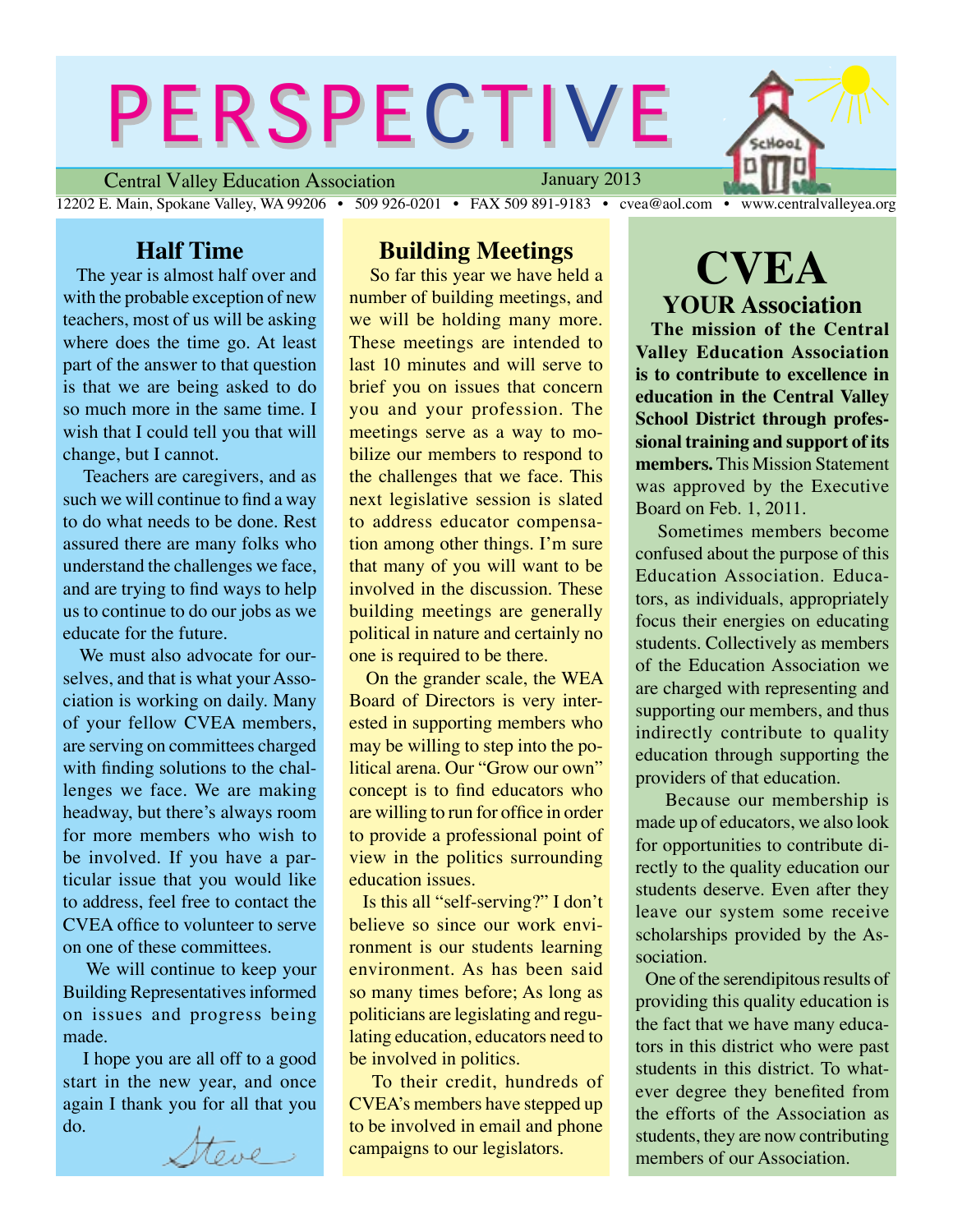# **Education Reform, Student Assessment, Teacher Evaluation and Professional Code of Conduct**

 First the disclaimer; this article deals with issues that are taking on a new and serious nature driven by the emphasis on accountability in public education. It is not meant to address specific individuals or situations.

We are all becoming critically aware of the educational reform pressures being exerted by legislators and numerous special-interest groups. Some of these are positive and welcome considerations focused on improving the practice of teaching. Some are intentionally or unintentionally misguided, ill-informed and reactionary proposals that we know, as education professionals, will adversely affect genuine education.

 Our local efforts to implement new teacher evaluation regulations have been a good-faith effort on the part of the Association and the District. Both entities have worked diligently to maintain the basic agreements we reached in the very beginning of this process. We have been repeatedly derailed by state level decisions and actions that force us to implement some elements that are contrary to our original agreements in the process.

 One prime and significant example is that we wanted to avoid tying student scores to teacher evaluations. The reasons are obvious to us as classroom instructors who deal from year-to-year with very different student demographic groups in our classes. As well as the fact that much of what we teach, in our effort to provide a well-rounded education, cannot be assessed by a test. Yet there can be little doubt about the value of such things as respect, punctuality, responsibility and work ethic. No bubble sheet accounts for these values.

 But the state requirement now includes that student scores must be reflected in 3 of the 8 criteria in the new evaluation process. These evaluations are being promoted as an element to be considered in Human Resources decisions. The obvious result is a sense of competition among employees in order to maintain employment. How will this affect collaboration among peers? Furthermore, though it doesn't seem to have viable traction at this point, there are some in positions of power in this state, who endorse merit pay. Evaluations then would affect not only if you have a job but how much you make in that position. For the sake of survival, educators will be forced to consider the test scoring ability of the students they teach. How many educators will be willing to work with at-risk students when the consequence may be lower pay and a less secure position of employment.

 The intent of this article is not to cause panic among our members, but to establish the pressure put upon us to produce test results. The purpose of this article then, because of the intense focus on student and teacher accountability, is to call you to an increased awareness of your responsibilities to your professional code of conduct. We must be very careful, as we respond to the mandates for testing, not to succumb to the pressure to go beyond what is appropriate in preparing students to take these tests. Be sure that you clearly understand the protocols associated with the testing processes, and carefully implement them. When in doubt, always consult with a building administrator for clarification, as these are the individuals who will be required to cite you for violations. It is always best to seek to get these protocols and clarification in writing. In the arena of assessments, both summative and formative, that may be used to provide student data associated with teacher performance, it is better to be proactive and not to assume anything.

## Stress Reduction Kit

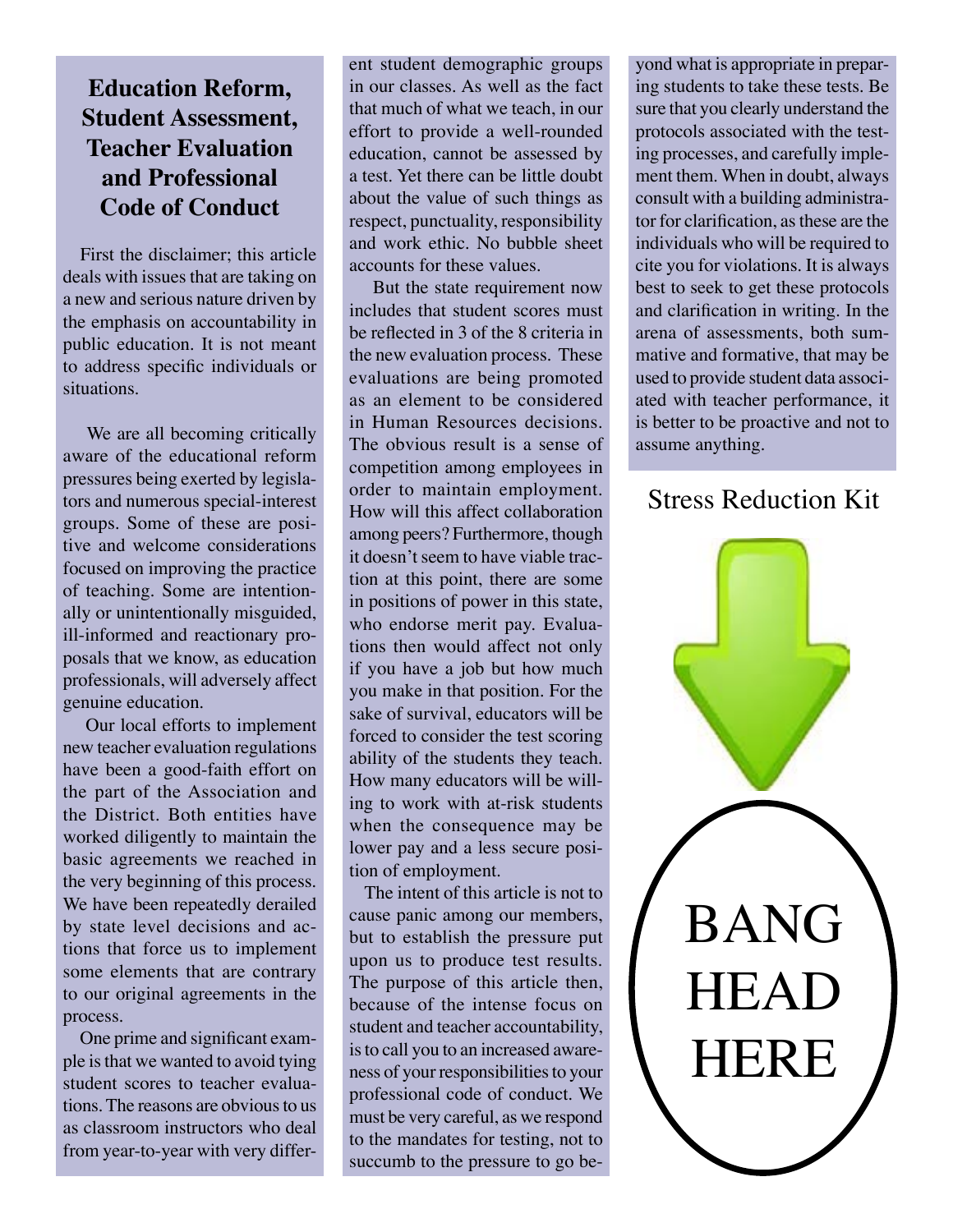### **INCENTIVE FOR ANNOUNCING RETIREMENT**

 Are you thinking of retiring this year? The CVSD is offering a financial incentive to announce your retirement early again this year. If you officially notify the District before February 15 of your intent to retire, the District will put \$1000 directly into your VEBA account. If you announce after February 15 but before March 1, it will go down to \$500. Remember that this benefit is tax-free and will be available to help cover medical costs immediately and premiums when you retire.

 The CVEA would encourage you to consider this option if retirement is in your immediate future.



#### **Retirement Seminars UPDATE**

Your Building Representatives have the information and forms for the Retirement Seminars put on by WEA Retired. Here is the current status of the seminars being offered so far:

February 1&2 - Full March 1&2 - still open

The January 11&12 seminar was full.

# **Dr. Seuss - Read Across America**

 Starbelly students and so many more,

sitting in chairs or upon the floor, will read or listen with grand intent,

just as the Doctor had clearly meant.

Grand things they'll hear of places and persons and ideas to share,

and this will be happening most everywhere.

The children will listen, and take in the sounds

as words come forth in mouthfulls and mounds.

The Teacherly people and so many others,

will read to the children both sisters and brothers.

Reading and hearing will the focus be,

in towns and cities just wait and see.

Cats and hats and turtles and more,

will seemingly dance right through the door.

And children will see that reading is right,

Something they will do, be it day or be it night.



March 1 is NEA's Read Across America Day

# **Charter Schools may be challenged**

 WEA's Board of Directors has voted to support a potential lawsuit challenging the constitutionality of I-1240, the new charter school law. WEA staff and attorneys are talking with possible allies and researching potential legal strategies.

 The charter school law went into effect December 6 but a lawsuit would delay implementation.

 WEA and a large coalition of parents, administrators, unions, and community groups opposed I-1240. The measure was backed by a small number of billionaires who pumped \$11 million into the initiative, which passed by less than  $1\%$ .



# **More on the McCleary Decision**

The Network for Excellence in Washington Schools (NEWS), which spearheaded the lawsuit against the state for inadequate funding of public education has grown since the February 2010 trial court ruling. Membership in NEWS has more than quadrupled. The 412 members include 194 school districts, representing nine out of every ten Washington public school students.